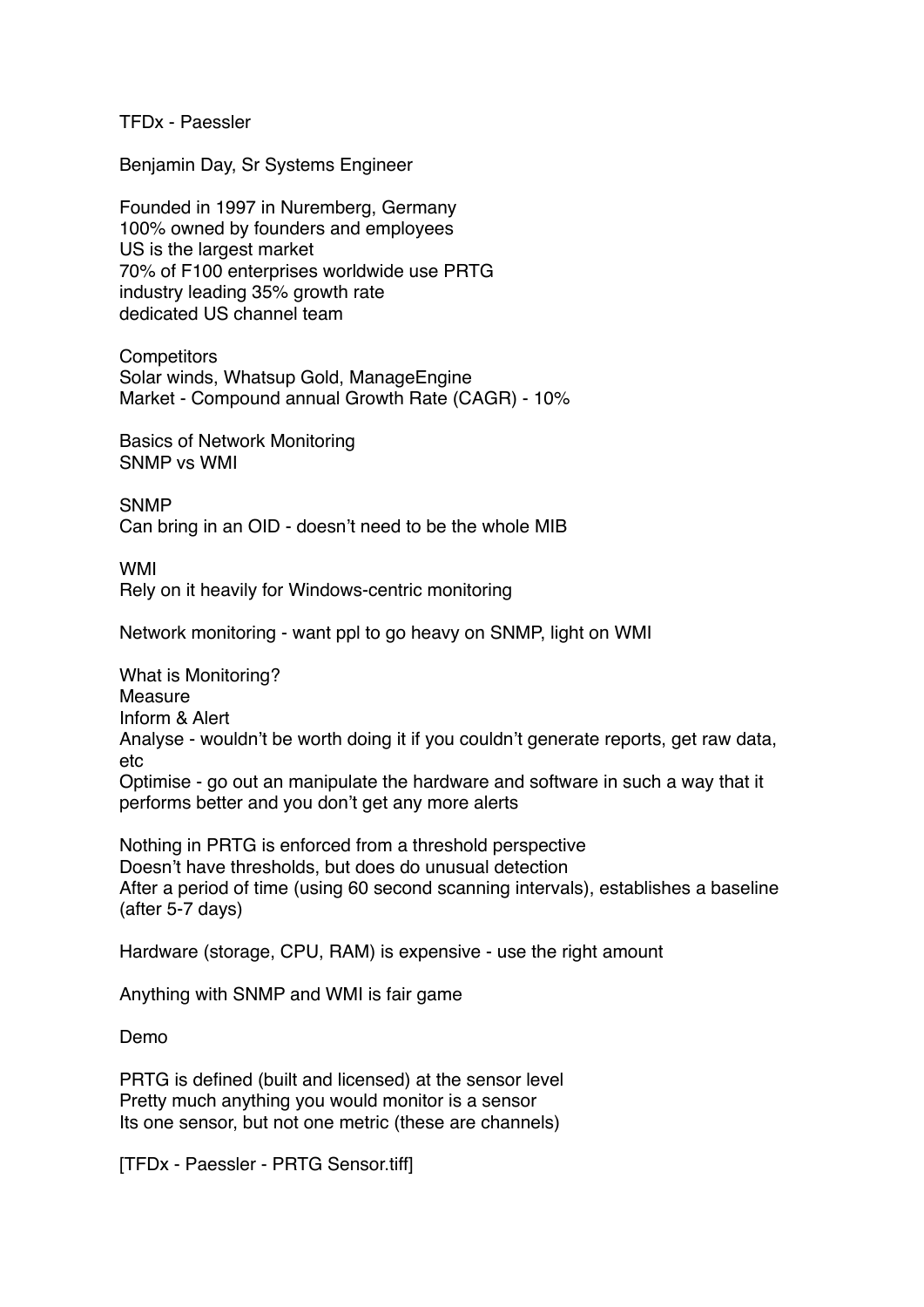licences - 500, 1000, 2500, 5000, unlimited. They're not named.

e-mail, sms (through third-party or ip-enabled sms gateway), prtg-enabled smart devices (mobile app), syslog, snmp trap

Auto remediation? script - powershell, shell, etc, kick off web action (handy for ticketing systems)

Thresholds and Notifications **Actions** send email send push notification (user or group, choose the message) format - html, text, text with custom content priority add entry to event log send amazon simple notification service message assign ticket

multi-tenant capable

can be white boxed

MSP licensing is a little different

Supports SNMP v3, MD5/SHA, encrypt via DES/AES

Recommend you monitor the host directly Monitor guest and datastores via vCenter

Hierarchy model - settings come from top down. You can bypass this for systems that need particular configurations

\*Best Practices Scanning intervals - default is every 5 minutes important things - go in tight, not important - loosen up (every 5 or 10 minutes) for 85% customers - 2 cores, 4GB RAM - 2500 SNMP sensors Doesn't change based on the number of channels being monitored Create custom sensors based on powershell PRTG app has a QR code scanner - you can print out the device QR codes and it will come up in PRTG (per sensor)

Don't currently have SMI-S based sensors

\*Maps and reporting Map designer - take things and layer them if required

Use a weather map - be aware of things that are happening outside your network

Free version - capped at 100 sensors, and no formal support